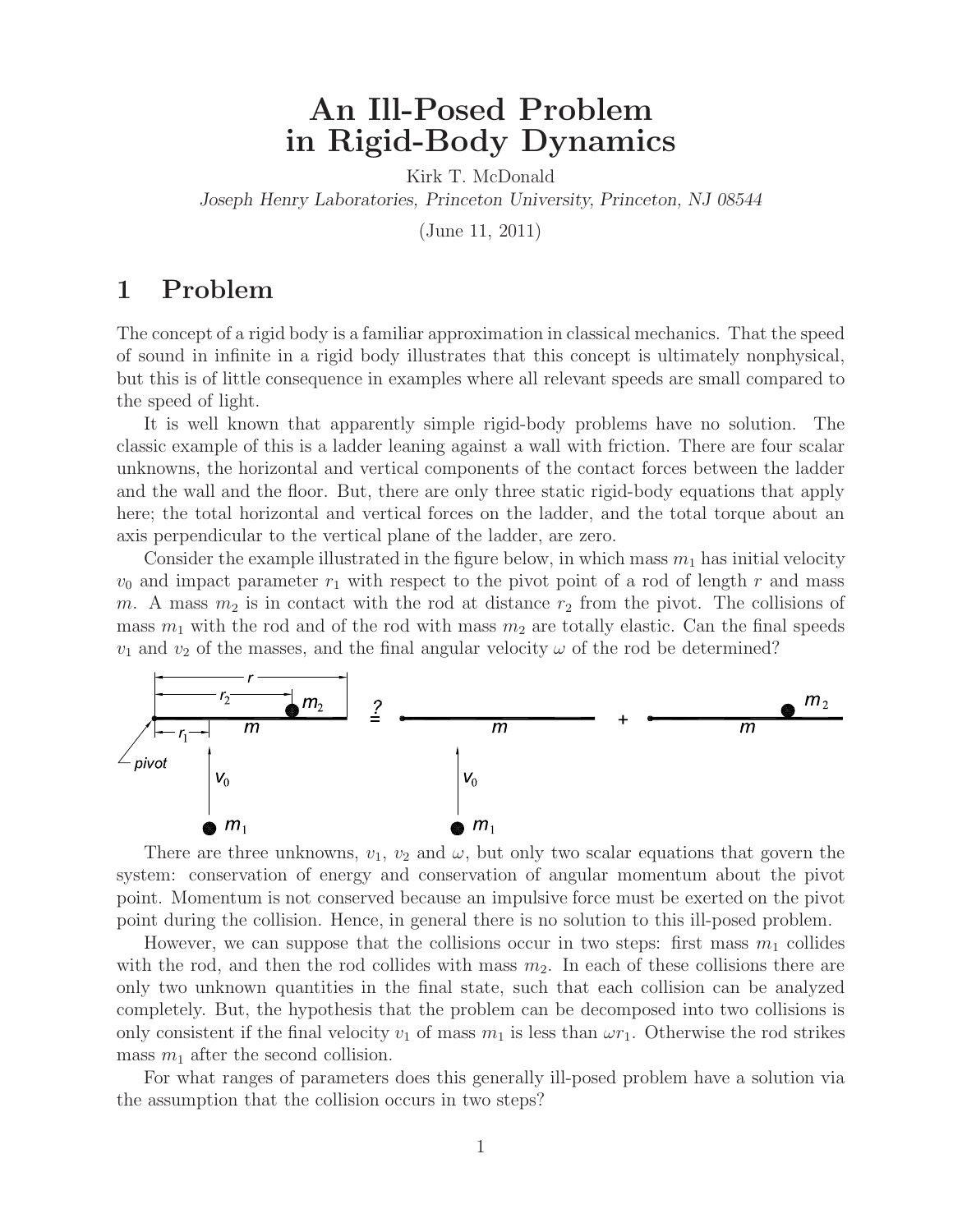# **2 Solution**

#### **2.1 Analysis of the First Collision**

The moment of inertial of the rod about the pivot is  $I = mr^2/3$ , and its angular velocity after the first collision is denoted as  $\omega_1$ . The initial angular momentum of the system about the pivot is,

$$
L_0 = m_1 v_0 r_1,\t\t(1)
$$

and the angular momentum just after the first collision is,

$$
L_1 = m_1 v_1 r_1 + I\omega_1 = m_1 v_1 r_1 + \frac{m r^2 \omega_1}{3}.
$$
\n(2)

Conservation of angular momentum in the first collision implies that,

$$
\omega_1 = \frac{3m_1r_1}{mr^2}(v_0 - v_1). \tag{3}
$$

The initial kinetic energy of the system is,

$$
T_0 = \frac{m_1 v_0^2}{2},\tag{4}
$$

and the kinetic energy after the first collision is,

$$
T_1 = \frac{m_1 v_1^2}{2} + \frac{I \omega_1^2}{2} = \frac{m_1 v_1^2}{2} + \frac{m r^2 \omega_1^2}{6} = \frac{m_1 v_1^2}{2} + \frac{3m_1^2 r_1^2 (v_0 - v_1)^2}{2m r^2}.
$$
 (5)

Conservation of (kinetic) energy in the first collision leads to the quadratic equation,

$$
(3m_1r_1^2 + mr^2)m_1v_1^2 - 6m_1^2r_1^2v_0v_1 + (3m_1r_1^2 - mr^2)m_1v_0^2 = 0,
$$
\n(6)

whose solution is,

$$
v_1 = \frac{3m_1r_1^2 \pm mr^2}{3m_1r_1^2 + mr^2} v_0 \,. \tag{7}
$$

The positive sign corresponds to the trivial solution that  $v_1 = v_0$ , so the nontrivial solution is,

$$
v_1 = \frac{3m_1r_1^2 - mr^2}{3m_1r_1^2 + mr^2} v_0, \qquad \omega_1 = \frac{6m_1r_1}{3m_1r_1^2 + mr^2} v_0.
$$
 (8)

Note that  $v_1 = 0$  if the moments of inertia of mass 1 and the rod are the same.

#### **2.2 Analysis of the Second Collision**

The angular momentum of the system just before the second collision is,

$$
L_1 = I\omega_1 = \frac{2m m_1 r^2 r_1}{3m_1 r_1^2 + m r^2} v_0,
$$
\n(9)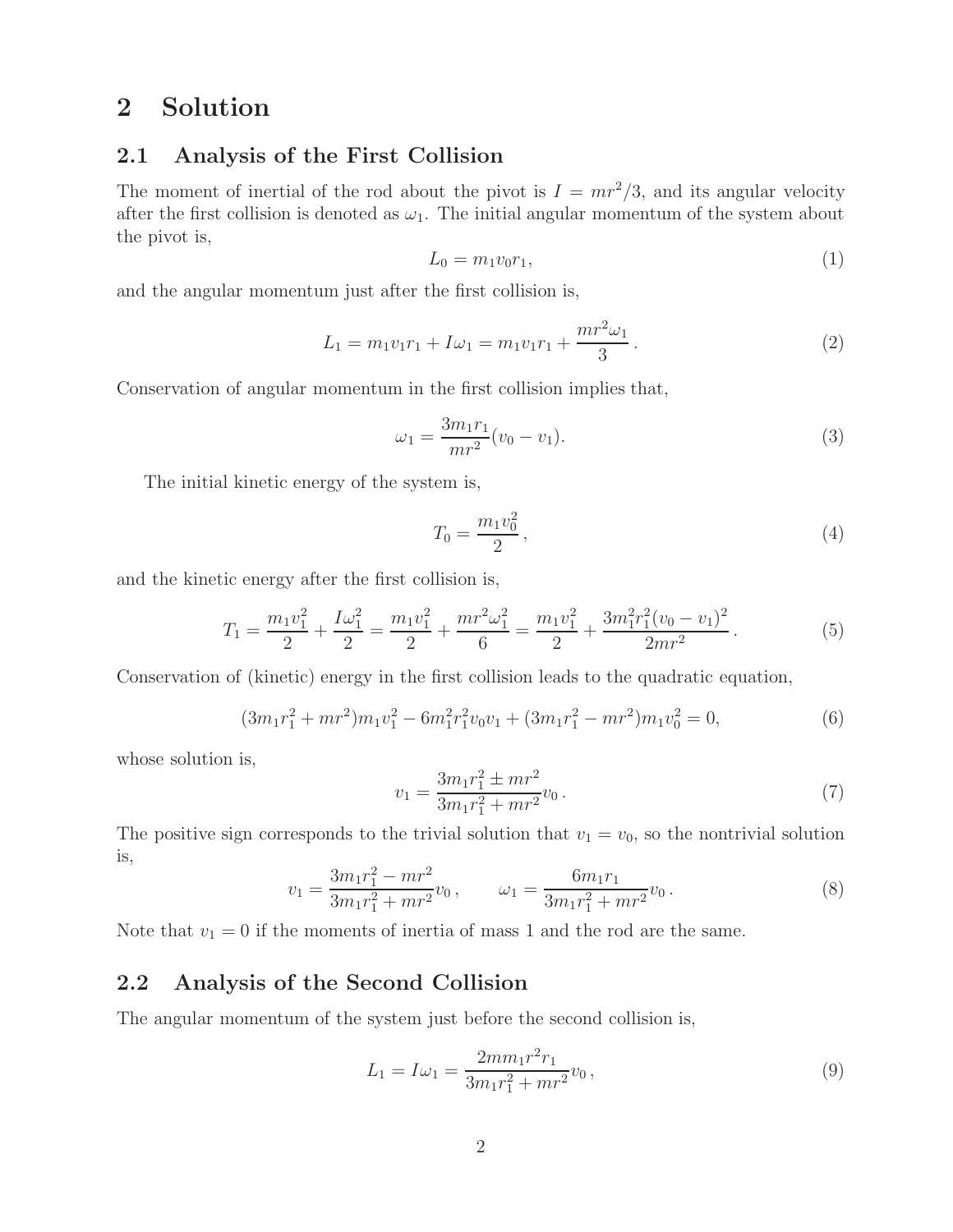and the angular momentum just after the second collision is,

$$
L_2 = I\omega + m_2v_2r_2 = \frac{mr^2\omega}{3} + m_2v_2r_2.
$$
 (10)

Conservation of angular momentum in the second collision implies that,

$$
\omega = \frac{6m_1r_1}{3m_1r_1^2 + mr^2}v_0 - \frac{3m_2r_2}{mr^2}v_2.
$$
\n(11)

The kinetic energy of the system just before the second collision is,

$$
T_1 = \frac{I\omega_1^2}{2} = \frac{6mm_1^2r^2r_1^2v_0^2}{(3m_1r_1^2 + mr^2)^2},\tag{12}
$$

and the kinetic energy after the second collision is,

$$
T_2 = \frac{I\omega^2}{2} + \frac{m_2v_2^2}{2} = \frac{mr^2\omega^2}{6} + \frac{m_2v_2^2}{2} = \frac{6mm_1^2r^2r_1^2v_0^2}{(3m_1r_1^2 + mr^2)^2} - \frac{6m_1m_2r_1r_2v_0v_2}{3m_1r_1^2 + mr^2} + \frac{3m_2^2r_2^2v_2^2}{2mr^2} + \frac{m_2v_2^2}{2}.
$$
\n(13)

Conservation of (kinetic) energy in the second collision leads to the quadratic equation,

$$
\frac{m_2(m_2r^2 + 3m_2r_2^2)}{2mr^2}v_2^2 = \frac{6m_1m_2r_1r_2}{3m_1r_1^2 + mr^2}v_0v_2,
$$
\n(14)

whose nontrivial solution is,

$$
v_2 = \frac{12m m_1 r^2 r_1 r_2}{(3m_1 r_1^2 + m r^2)(3m_2 r_2^2 + m r^2)} v_0, \qquad \omega = \frac{6m_1 r_1 (mr^2 - 3m_2 r_2^2)}{(3m_1 r_1^2 + m r^2)(3m_2 r_2^2 + m r^2)} v_0.
$$
 (15)

Note that  $\omega = 0$  if the moments of inertia of mass 2 and the rod are the same. However, this is not a complete solution unless  $v_1 < 0$ , which requires that  $mr^2 \geq 3m_1r_1^2$ .

#### **2.3 Consistency of the First and Second Collisions**

As noted in sec. 1, the analyses in secs. 2.1-2 are complete only if the rod does not strike mass 1 again after the second collision, *i.e.*, only if  $v_1 < \omega r_1$ , which requires that,

$$
m^{2}r^{4} + 3mr^{2}(m_{1}r_{1}^{2} + m_{2}r_{2}^{2}) \ge 27m_{1}m_{2}r_{1}^{2}r_{2}^{2}.
$$
\n(16)

This complicated condition is not satisfied in general, and a solution to the present problem in the context of rigid-body dynamics exists only for a subset of parameters  $m, m_1, m_2, r$ ,  $r_1$  and  $r_2$ .

The general sense of the constraint (16) is that the mass of the rod cannot be too small compared to the masses of the "point" objects 1 and 2. For if the rod has low mass it will bounce back and forth between masses 1 and 2 a large number (perhaps infinite) of times until it no longer strikes those masses.

Note that eq. (16) is an equality if the two masses and the rod have the same moment of inertia.